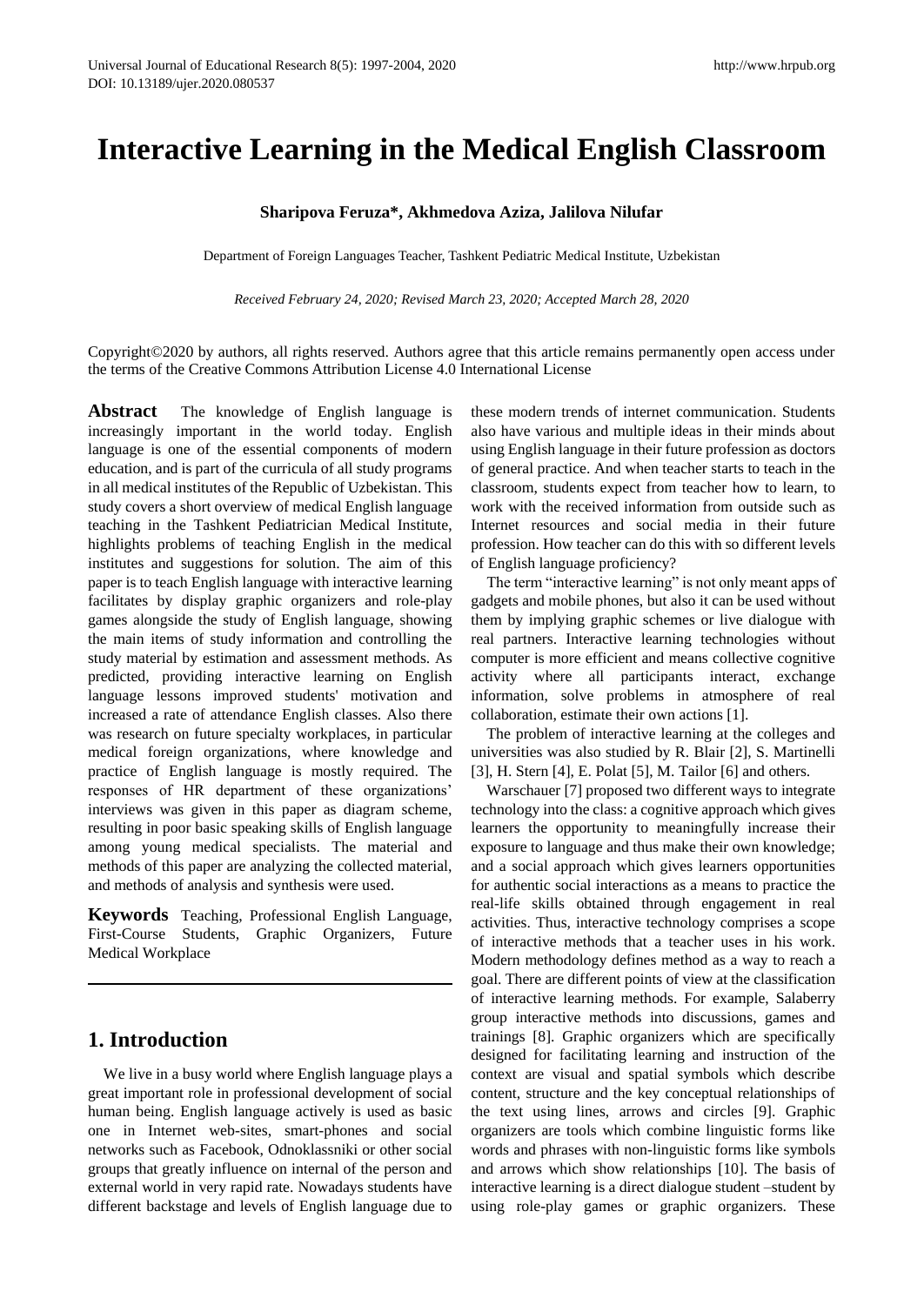technologies reflect the main features of interactive methods of teaching foreign languages: activity, collectivity and situational training activities; developing students' reflective skills, attention, imagination, observation, innovative thinking; educational consistency, logic, critical thinking and creativity, efficiency, curiosity, cognitive independence and persistence in achieving goals.

As teachers of English language in the Tashkent Pediatric Medical Institute, we have concerns specifically related to professional (medical) English language. The teaching of foreign languages at the Tashkent Pediatrician Medical Institute was launched in the academic year 1972 as we can see in the official web-site [11]

The course of English language was entered as a basic one in the first, second and third year of the study in practically all faculties of the Tashkent Pediatrician Medical Institute. The methodology of English language consists of practical lessons and includes 114 hours of each year. During the course students study basic grammar, medical lexicology, listen to audio dialogues of doctor and patient, write down thesis paper in English on their future medical specification on the third course. Medical textbooks, guide-books, encyclopedias, research and professional articles in PDF format as the irreplaceable tools can be found out in many medical research web sites. The presentation papers that are submitted at the end of each year has multiple functions such as searching information in Internet resources, writing this material without mistakes, and last one, orally speaking presentation paper, working out pronunciation and orator skills. But the main focus of such presentation papers is medical topic, which the student chooses. Here we can see integration of medicine and study of English language, establishment of correlation with the passed materials that have been studied during each year with the following text-books of following authors: A.M. Maslova, Z.I. Wainstein, L.S. Plebeyskaya, L.U.Khojayeva L.U., Arziyeva D.T. and others [12,13]. Because of the function of transmission of the text and words form above-mentioned text-books to the graphic organizers, team and role-pay games in the classroom, interactive learning can make the teaching process more direct, active, rapid and convenient so that it can be widely used in non-lingual universities by English teachers and become more and more popular among students. Also we can note a personal experience of student and its interpretation of Medical English in his presentation papers. However, to reach the above-mentioned aims of the curriculum of our institute we have faced with some of problems at first-year students in teaching Medical English Language, there are some disadvantages in using interactive learning methods in English classroom. For example, overloading too much information without any necessary and personal instructions for students, some students have not sufficient English language background for starting university level and can't elaborate the simple points very well, even all non-lingual universities in Uzbekistan have English language exam as entrance one, some students can't understand very well because of the fast speed and a huge volume of test tasks at the starting course in the university. How to make a good use of interactive learning to improve English teaching and learning? Some basic principles and methods should be noted in English teaching process. Most of these problems of psychological and personal character can be easily decided by interactive technique of teaching technologies [14]. To relax and calm down the nervous and intense atmosphere at first lessons of Medical English Language, we need mastership and great experience of the teachers of our institute.

There are different sensations as fear, anxiety, and impatience and nervous intense often presented at the beginning of English lesson. There are so many excellent activities for starting the lesson and calming down some anxious students or in contrary to motivate quiet students, Research has shown that negatives emotions or sensations can effect on classroom environment. "Low anxiety appears to be conductive to second language acquisition, whether measured as personal or classroom anxiety". How can we eliminate these aggressive or negative quiet emotions? Interactive methods as excellent activities overcome intense atmosphere in the classroom. Interaction may help students to improve communicative skills in speaking English and to feel more free and open in the classroom [15].

## **2. Objectives**

The aim of this paper is to teach English language with interactive learning facilitates by displaying graphic organizers and role-play games alongside the study of English language, showing the main items of study information and controlling the study material by estimation and assessment methods. As predicted, providing interactive learning on English language lessons improved students' motivation and increased a rate of attendance English classes.

Taking into account low communicative skills in students to acquire English, we tried to apply interactive methods in our medical classes. In this research we taught the first-course medical institute English lessons with students representing various levels of English proficiency.

## **3. Materials and Methods**

Interactive learning, in particular graphic organizers and role-play games focus on educative and entertaining aims in the learning process until the students and teacher achieved their personal targets. In this context, we examine how graphic organizers and role-play games support professional English vocabulary learning for medical students. Moreover, medical students need more interesting learning media in English learning to avoid the boredom they experience when taught using conventional methods. The research has been conducted among the first-year students in Tashkent Pediatrician Medical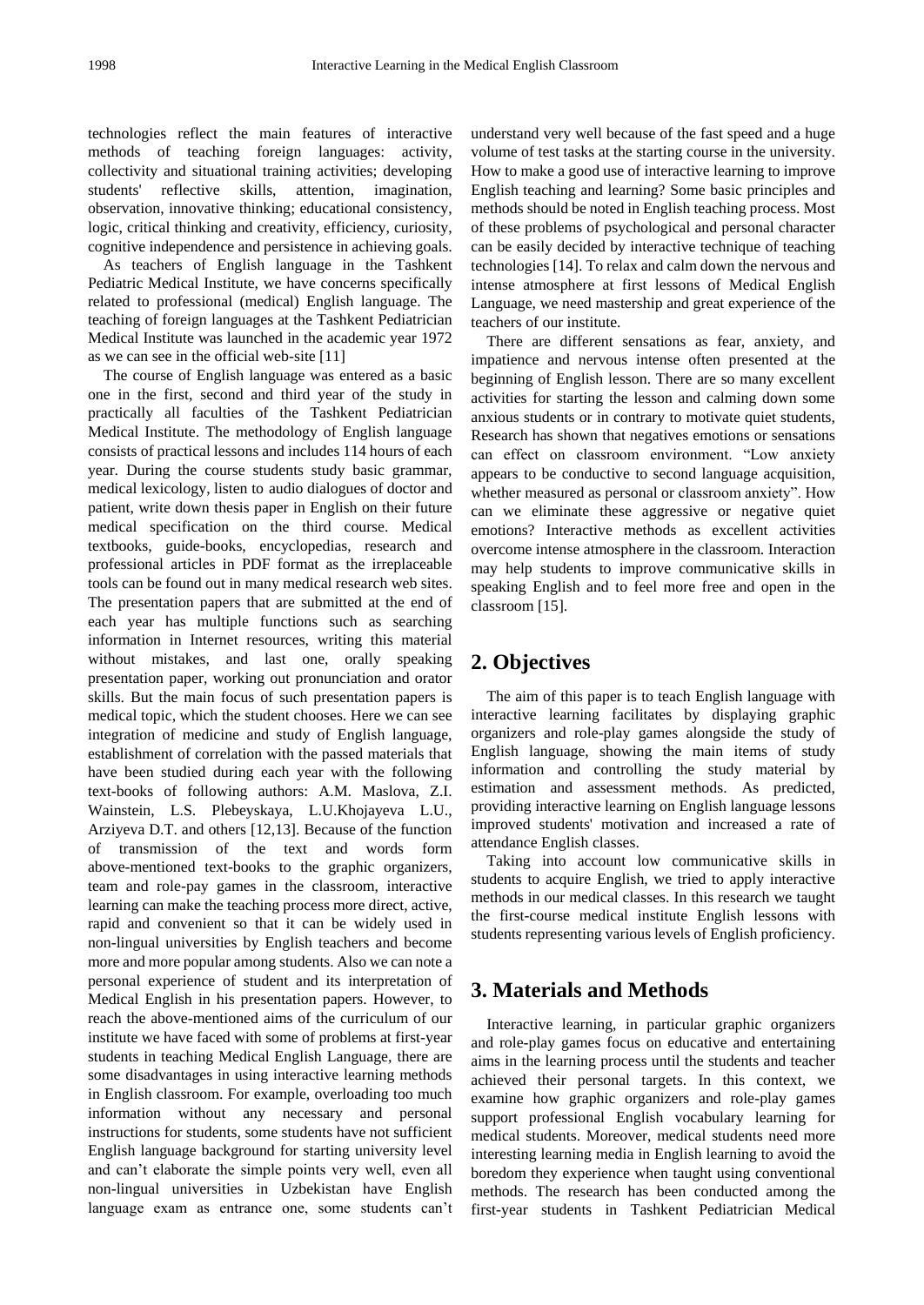Institute and it concludes that the students' competency in the English speaking skills is affected by the internal and external factors, some of which are students' motivation, the level of class atmosphere, the level of English language background and the use of educational teaching interactive learning technologies. Further, sociological survey has researched the requirements of employers (35 respondents of foreign medical organizations participated in the survey) regarding language competence. The result of the experimental English classes with interactive learning for the first course students of the Tashkent Pediatric Medical Institute states that the students' motivation and English class visits increase as they thought the drawing schemes and game are interesting and more knowledgeable.

The sociological survey in the foreign medical organizations, such as pharm companies "Amrita Pharma", "Euromedex", "Medecins sans frontiers, MSF" was presented in paper format in merely the perception of the foreign medical staff of the graduates of the Tashkent Pediatric Medical Institute. It covered the speaking skills and professional linguistic competency of the graduates of the Tashkent Pediatric Medical Institute. First, a set of questionnaire is distributed to 35 foreign medical organizations in Tashkent city. The result of the questionnaire is used as the input of designing interactive learning technologies in teaching English in medical universities. Then, the interactive learning in the form of graphic organizer and role-play game is organized in

English classes for first-year students in the Tashkent Pediatric Medical Institute (28 first-year students). Finally, sociological survey of TashPMI students was conducted, and the students report their perceptions of the content of the course (the sociological survey covered the 1st and 3rd year students of TashPMI Pediatrics Department, a total of 100 people). Even though there have been some learning games of English, especially vocabulary, role-play game and graphic organizers in the research are different from the previous ones since they were designed based on the needs of the users, in this case medical students. The summary of the survey of the medical students' needs is: 86% of the respondents play role-play games in English class; the schemes and graphic diagrams as monitoring of English class are the productive and effective method (69% of the respondents); three themes in role-play games are the most favorite ones: 19% choose Gross anatomy, 18% select Symptoms and diseases, and 13% like Doctor and Patient dialogues; 66% of the respondents choose role-play game than conventional methods; 55% of the respondents prefer to graphic organizers than tests when making teamwork. In summary, the needs of the medical students are: 1) the English classes should have at least one graphic organizer such as Venn's diagram or Fishbone 2) the role-play game should include even some elementary levels to give a chance to involve a whole study group 3) the game uses more medical scientific vocabulary. The following is the difference of the graphic organizers:

| Nam                               | Venn's diagram                                                                                                                                                                                                                                                                                                                                   | Fishbone                                                                                                                                                         | Chamomile                                                                                                                                                                                                                                                                          | Carousel                                                                                                                          |
|-----------------------------------|--------------------------------------------------------------------------------------------------------------------------------------------------------------------------------------------------------------------------------------------------------------------------------------------------------------------------------------------------|------------------------------------------------------------------------------------------------------------------------------------------------------------------|------------------------------------------------------------------------------------------------------------------------------------------------------------------------------------------------------------------------------------------------------------------------------------|-----------------------------------------------------------------------------------------------------------------------------------|
| Type of work<br>(team/individual) | individual                                                                                                                                                                                                                                                                                                                                       | individual                                                                                                                                                       | team                                                                                                                                                                                                                                                                               | Team                                                                                                                              |
| Purpose                           | To find similarities and differences<br>of the object                                                                                                                                                                                                                                                                                            | To analyze cause and<br>effects                                                                                                                                  | To cluster object features                                                                                                                                                                                                                                                         | Rotating review                                                                                                                   |
| Achievement                       | Quickly and easily find differences<br>and generalize knowledge about<br>the chosen topic. This is liked by<br>both strong and weak students.<br>This technique is aimed at the<br>development of the student, whose<br>main indicators are evaluation,<br>openness to new ideas, their own<br>opinion and reflection of their own<br>judgments. | Students acquire such<br>meta-subject<br>competencies as<br>critical thinking,<br>interaction in groups,<br>planning and<br>implementing research<br>activities. | This helps to develop the<br>ability to search, choose,<br>systematize, analyze and<br>offer the chosen and<br>considered decision for the<br>judgment of your friends, to<br>defend your opinion and with<br>the help of your friends, to<br>find new and interesting<br>answers. | Using this<br>technique<br>brought an<br>element of<br>creativity to the<br>work, increased<br>interest in the<br>topics studied. |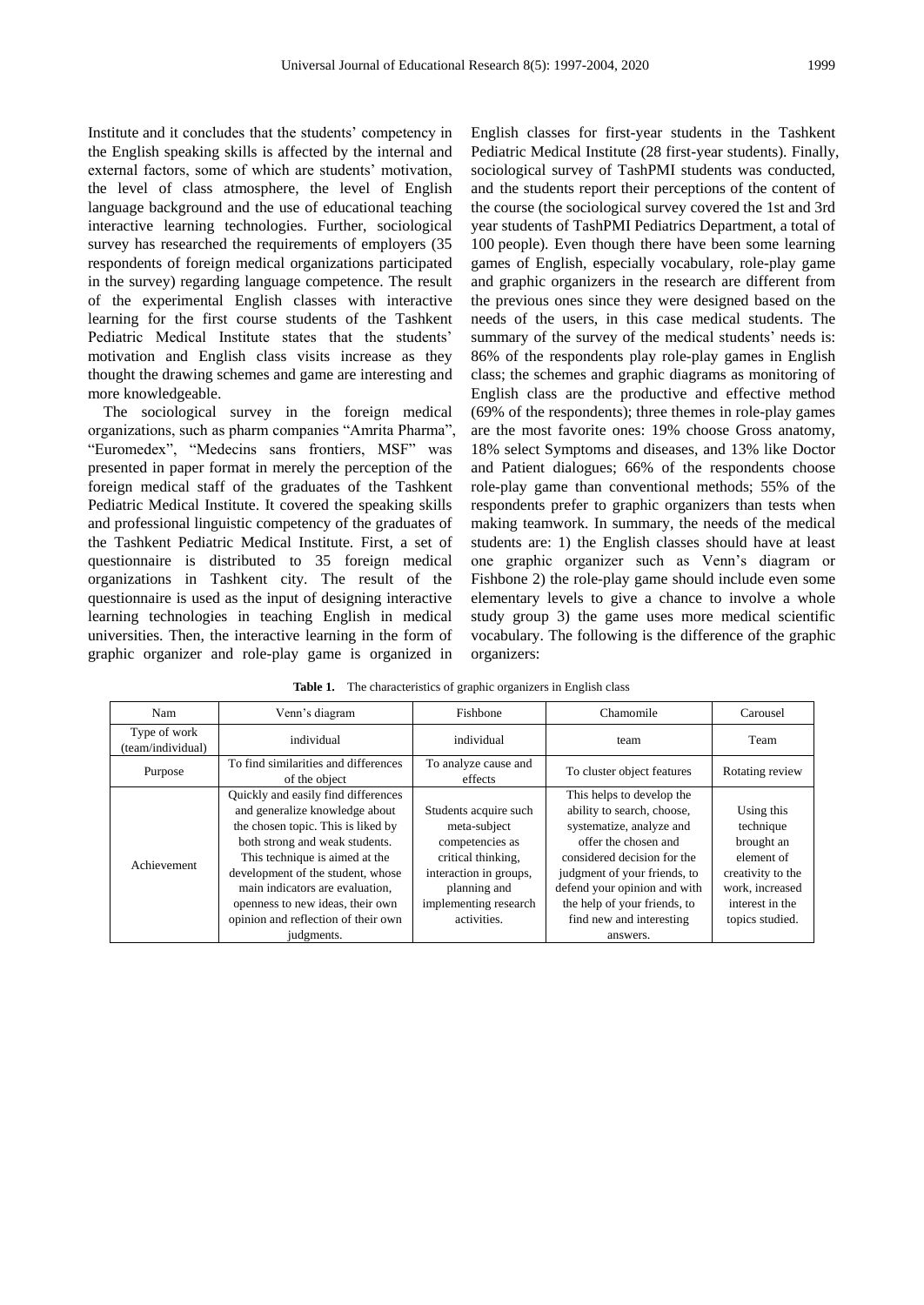| Nam                         | Telephone conversation                                                                                                                                                                                                                                    | Body language                                                                                                                                                                                                                                                                                                       | <b>Debates</b>                                                                                                                                                                                                                                                   | At the doctor                                                                                                                                                                                                                                                                                                             |
|-----------------------------|-----------------------------------------------------------------------------------------------------------------------------------------------------------------------------------------------------------------------------------------------------------|---------------------------------------------------------------------------------------------------------------------------------------------------------------------------------------------------------------------------------------------------------------------------------------------------------------------|------------------------------------------------------------------------------------------------------------------------------------------------------------------------------------------------------------------------------------------------------------------|---------------------------------------------------------------------------------------------------------------------------------------------------------------------------------------------------------------------------------------------------------------------------------------------------------------------------|
| Type of work<br>(team/pair) | pair                                                                                                                                                                                                                                                      | Team                                                                                                                                                                                                                                                                                                                | team                                                                                                                                                                                                                                                             | pair                                                                                                                                                                                                                                                                                                                      |
| Purpose                     | To speak not seeing<br>partner                                                                                                                                                                                                                            | To be creative in expressing<br>new words, widen vocabulary                                                                                                                                                                                                                                                         | To use more new<br>words arguments to<br>defend                                                                                                                                                                                                                  | To practice medical<br>vocabulary in challenging<br>situations                                                                                                                                                                                                                                                            |
| Achievement                 | Subjective activity of<br>participants (each<br>participant of the game<br>has the opportunity to<br>show individual<br>qualities and fix their "I"<br>not only in the game<br>situation, but also in the<br>entire system of<br>interpersonal relations) | The development of<br>imagination and creative<br>abilities of students is<br>facilitated by the mimicry of<br>the game situation and the<br>content of the role-playing<br>game as a whole, which<br>occurs due to the clarity of the<br>model and the implementation<br>of thoughts in the actions of<br>players. | A socially significant<br>type of activity (the<br>participant, regardless<br>of the internal structure<br>and mood, is "obliged"<br>to play, he cannot help<br>taking part in the<br>game, since the<br>conditions themselves<br>exclude a passive<br>position) | Role-playing forms, the ability<br>of students to play the role of<br>another person, to see<br>themselves from the position<br>of a communication partner. It<br>focuses students on planning<br>their own speech behavior and<br>the behavior of the<br>interlocutor, develops the<br>ability to control their actions. |

**Table 2.** The characteristics of role-play games in English class

After entering of teacher, then students entered the classroom; they sat down and worked on a "chamomile" graphic organizer, "hot potato", role games [16]. These informative exercises that gets students to be more active and working in teamwork at the beginning of the lesson. We can use medical topics with Q&A so that students need to be motivated to study.

After we have discussed any medical topic in interactive way and found some new medical terms to the given theme word or word combination, we did reading of the theme text for about five-ten minutes (this time duration reaped the results we were looking for). Reading is a interactive form of teacher technique, a way to spell new vocabulary, a way to acquire with grammar structures, a way of "no-native language" understanding the text [17].

Before the starting the lesson with students, we explained them about interactive methods and their benefits in learning of English language. We told students that interaction will help them to introduce with each other and get interested in learning process. Interactive learning increases their creative potential and opens their minds to acquire communicative skills. We not only learn English language but also we have self-expression and development of professional skills in role games in our Medical English class. We also described how we would use interactive methods that help them to learn language and control their feedbacks.

There are different types of interactive learning, but we decided to apply graphic-organizer methods and role games with our students because they provided an opportunity for all four skills of English language: speaking, writing, reading, listening.

For each English lesson, we like to use professional medical themes that help students for professional development in learning English language. This focus on theme might be new professional words, a revision of medical words, or students' current medical specialty study. We may choose theme from future specialty of students, for instance neurosurgery, pediatrics, cardiology and so on. Once we decided a theme, students may define

it and provide examples of their work experience. Teacher may also give examples of the medical specialty from the hand-out texts and glossary that students will study in the Medical English classroom. For students with upper intermediate degree, teacher may choose famous medical scientists that respective in the future specialty of students. The teacher can apply the professional medical words to students every day, making the interactive learning as main or more interesting method of study in word and word combination learning. The teacher may supply the Medical English class with visual cards or Power Presentation slides to illustrate the professional medical vocabulary.

And the teacher doesn't have to choose only lexical themes in the interactive learning. The teacher can also select a grammar rule according to the curriculum, for example Tenses, Voices and Adjective Comparison Table. It is important, however, to demonstrate some graphic interactive methods such as cluster, KWH table, Venn's circles that help students build construct sentences, motivate students to learn, thus lower lack of confidence and nervous intense [18].

The Sample Interactive Learning in English lesson below give examples of professional lexical and grammar rule specificities; the implementation can be modified for groups of different level. The Glossary is a lexical part of the Medical English Class that provides additional professional words without translation to native language of students.

For organization of the place for the interactive role games, the teacher may play as tutor or supervisor role in the background. There are various professional scenes that can be used in the English lesson for high motivation at the students of first course university. For example, "Doctor and patient", "Taking diagnosis", "Colloquium of doctors" and so on. The teacher can give roles to students and check their professional knowledge in pronunciation, vocabulary experience, grammar rule using in correct way. The students may stay in their seats or sit or move in the class, depending on number of students is needed in the role game scene.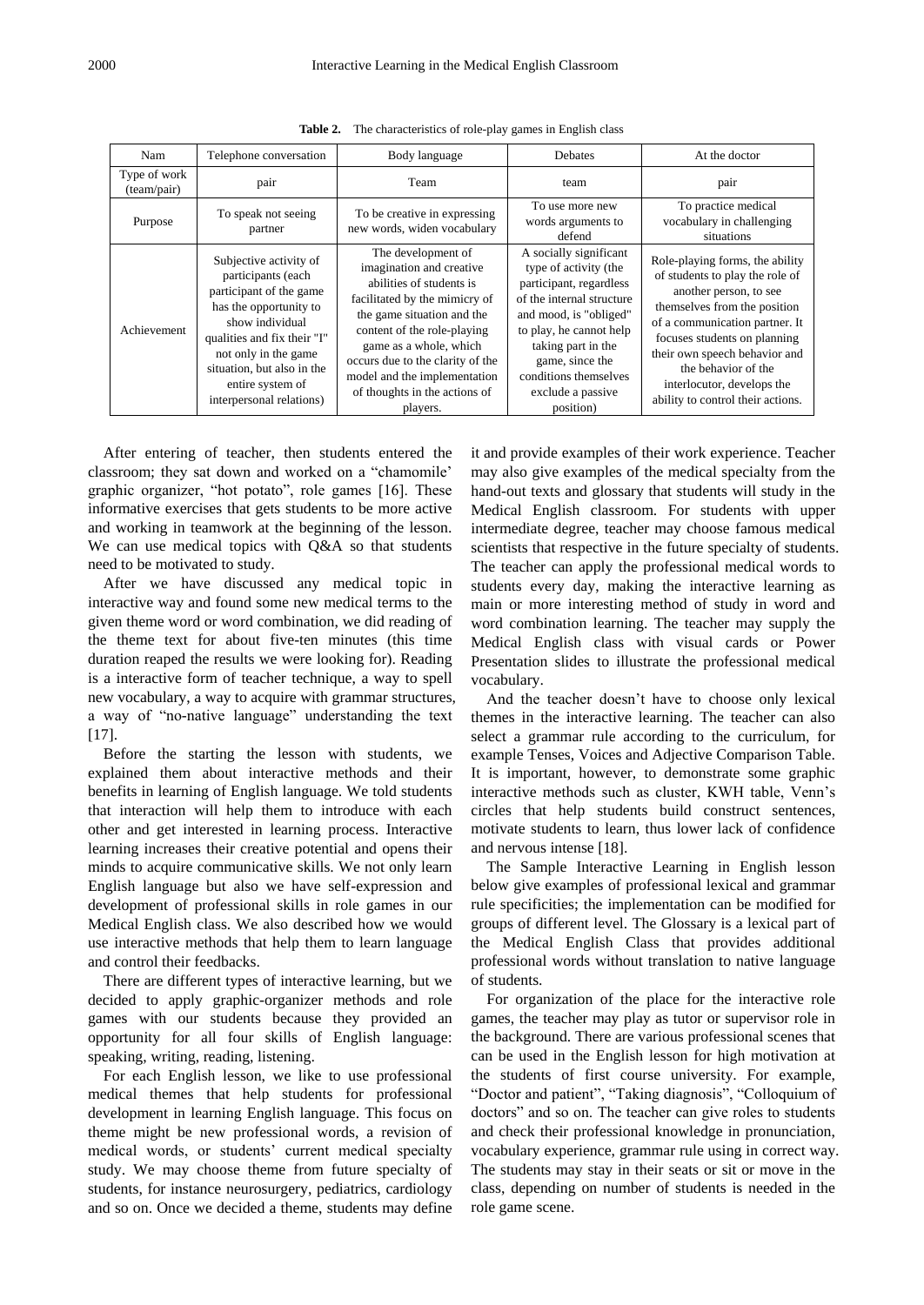Once the teacher has set the scene, read the rules of the role game, they controlled the situation, and took results and comments from the viewers (other students).

Sample interactive learning. Before class, the teacher writes the focus word (professional medical theme), with its meaning and word combinations in sentences, on the black or white board:

GP (word combination) – the doctor of General Practice. Clues: graduation, specialization, undergraduate student, vocational studies. GP is level that is given to students after graduation of medical university.

The teacher may also put up pictures of Power Point slides to promote students to apply the word in this or that situations. For mastering and fastening of new study material, such interactive methods can be implemented: chamomile, brain storm, cluster, fish bone. Students actively participate in finding out the words-clues, synonyms, antonyms, guessing the translation of these words.

The debates such as colloquium help students in interaction for activating and enriching vocabulary of professional medicine in English. Divide students in min-groups and give them following questions of the word: Name the medical university in your homeland, the faculties of this university, duration of the course, given specialization degree (GP). Give students a half an hour to focus on their questions and find out additional information to answer these questions.

If the teacher needs to estimate students' knowledge and practical skills in the Medical English Class, the

teachers suggest using KWH table, Venn's circles. Also the video presentations or video-scenes with new professional medical terms may be showed by the teacher in Medical English Class.

Word Bank of professional medical word and word combinations is shown as the following.

| Words and Words combinations |
|------------------------------|
|                              |

| Specialization | Degrees | Human body            |  |
|----------------|---------|-----------------------|--|
| Ophthalmology  | GР      | Skeleton              |  |
| Cardiology     | Master  | Cardiovascular system |  |
| Pediatrics     | PHD     | Respiratory system    |  |
| Surgery        | MD      | Urinary system        |  |

#### **4. Results**

A sociological survey conducted with the students of the Tashkent Pediatric Medical Institute revealed that graduates of a non-linguistic medical university do not meet the requirements of employers (35 respondents of foreign medical organizations participated in the survey) regarding language competence. Where there is an insufficient number of students' practice (25%) and poor communication skills of students from the real work of modern organizations (23%). According to employers, specialists of international medical organizations should participate in the organization of the educational process of the university, in particular, in holding joint seminars for future staff (27%). (see Figure 1.).



**Figure 1.** A sociological survey with medical organizations and students of TashPMI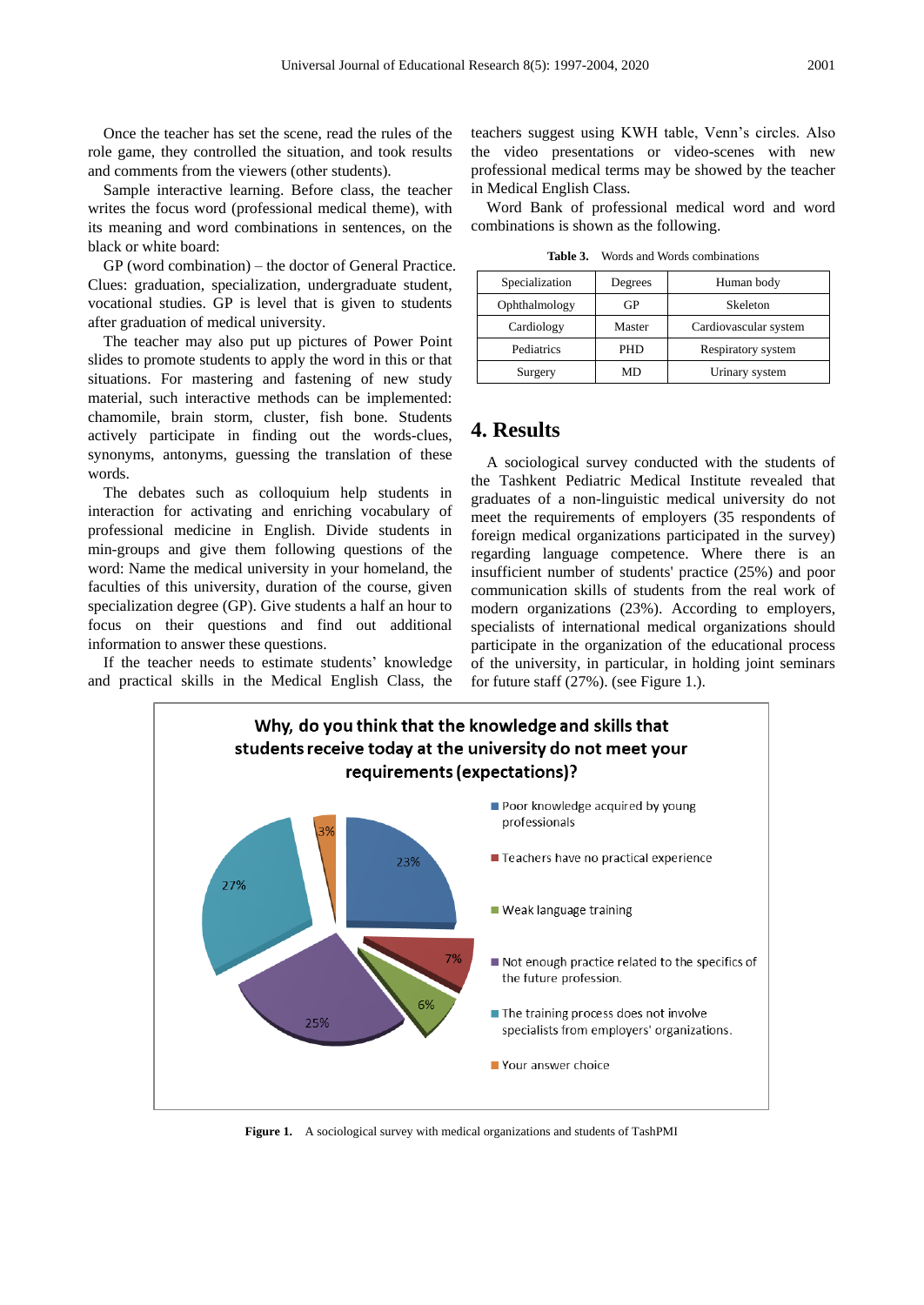The role-play game and graphic organizers for experimental English classes for the first-year students in the Tashkent Pediatric Medical Institute consist of three themes (Gross Anatomy, Symptoms and Diseases, Doctor and Patient). Each of them starts with knowledge of specific theme. The students are given some time to learn the knowledge before they apply the knowledge in the game. This way allows students to understand the new vocabulary so that they can use it in the role-play game or graphic organizer. Students can choose the partner or to organize team and participate within limited amount of time. Teacher can repeat the game to find out if there is progress noting the record for the next lesson. The following is the sample of graphic organizer as interactive vocabulary game – that is the knowledge of Disease of Digestive System. Fig 2 shows circles of the Venn's diagram where the students have analyzed the similar and different symptoms of Digestive System diseases (A – Stomach Cancer, B- Gastritis, C- Cholecystitis, D-Appendicitis). This part provides students with the information to guide them in learning the English vocabulary.



**Figure 2.** Venn's Diagram on Digestive System Diseases

The perception of the graphic organizer Venn's diagram by students is based on the result of the questionnaire filled in the table 4. Indicators of Venn's Diagram in English Medical Class

| No. | Key indicator                                                  | Percentage |
|-----|----------------------------------------------------------------|------------|
|     | Students evaluation of the graphic organizer<br>Venn's diagram | 83%        |
| 2   | Interesting way of learning English medical<br>terms           | 90%        |
| 3   | To increase motivation to study boring<br>medical terms        | 80%        |
|     | To encourage partner and team work                             | 86%        |
| 5   | Recommended to be included in English<br>classes               | 83%        |

**Table 4.** Indicators of Venn's Diagram in English Medical Class

#### **5. Discussion**

For young people entering vocational education, the problem of language competence has not been definitively solved. Some of them are disappointed already in the first year of study, others - at the beginning of independent professional activity, third - after 3-5 years of work in the profession.

The doctor's specialty, which meets the modern requirements of professionalism, is characterized by a high degree of autonomy and communicativeness, which is manifested, along with a high level of professional competence, in such "business qualities" as flexibility of professional thinking, mobility and adaptability to innovative situations of professional activity, continuous professional self-improvement, ability to work in a team, to cooperate with others, to take the initiative and responsibility. Naturally, it can be assumed that these characteristics and qualities are the subject of professional training in the conditions of formal university education. However, in the current socio-cultural situation in higher education, at best, two paradigms coexist - traditional and innovative, which is not effective enough in fulfilling the social order of society education [19].

At the present stage, an undoubted obstacle to the progressive movement of the education system is the existence of a huge army of professional foreign language teachers, who have absolutely no knowledge of competencies within the framework of European requirements.

The Council of Europe sets out five basic competencies that any professional needs today. In the context of the training of foreign language teachers, they take on particular importance.

- 1. Political and social competences related to the ability to take responsibility, to participate in joint decision-making, to participate in the functioning and development of democratic institutions.
- 2. Competences related to living in a multicultural society, designed to discourage the emergence of xenophobia and the spread of a climate of intolerance and to promote both understanding of differences and a willingness to live with people of other cultures, languages and religions.
- 3. Competence to master oral and written communication important in work and public life to such an extent that those who do not master it are at risk of isolation from society. This group of communication includes mastery of several languages, which is becoming increasingly important.
- 4. Competences related to the emergence of an information society. Possession of new technologies, understanding of their strength and weakness, ability to be critical of information and advertising disseminated through the media and Internet.
- 5. Competencies that realize the ability and desire to learn throughout life, not only professionally, but also in personal and public life.

Thus, the analysis of these approaches to the concept of foreign-language communication competence shows that all scientists agree on the presence in foreign-language education of such components as linguistic and socio-cultural knowledge, speech, sociolinguistic and socio-cultural skills [20,21].

The course of medical English for medical specialists at TashPMI is designed for 3 years, for a total of 500-1000 students, and on average 80-90% of them successfully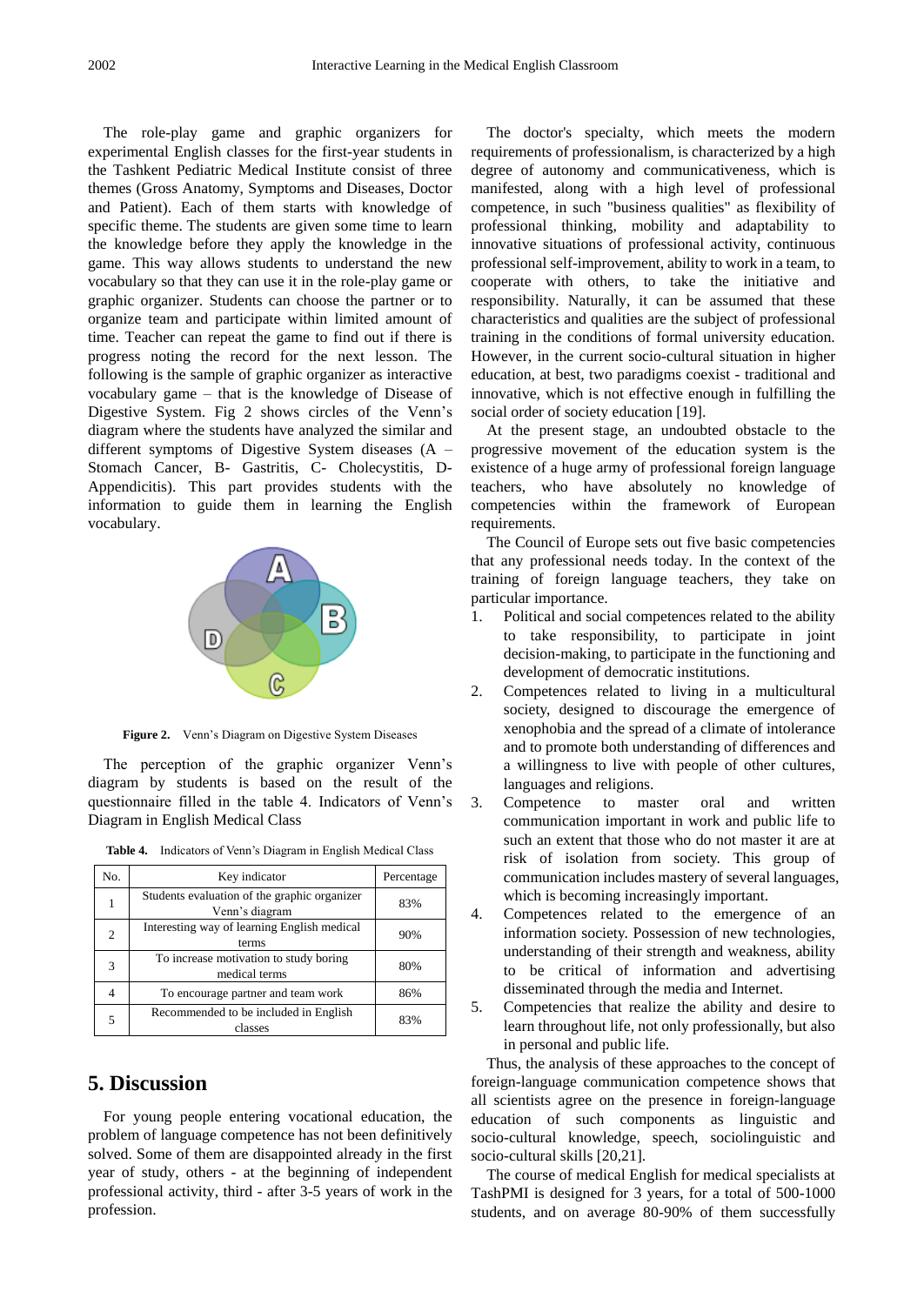complete this course. According to the sociological survey of TashPMI students, the students report that the content of the course is useful and relevant to the clinics (72%), and 52% believe that medical English should be a mandatory course (the sociological survey covered the 1st and 3rd year students of TashPMI Pediatrics Department, a total of 100 people). The students conduct seminars on medical English vocabulary and conversation skills under the guidance of teachers as a preparatory step in the first and second courses of TashPMI. This initial impact helps many students to determine for themselves the need to improve their basic English language skills before being selected for a TashPMI Master's degree, for which an intermediate requirement in English is met. The formal elective plan is designed for 3 years of official credit, in which students conduct a 1-hour daily practical lesson per week, but have multiple components of self-study multimedia and grammar/lexical exercises, a series of sample dialogues for patient interviews, objective structured clinical examinations with video materials, and scientific and medical research distributed during the 3rd year. The course topics are based on human anatomy (musculoskeletal, pulmonary, cardiovascular, gastrointestinal, endocrine, genitourinary, ophthalmologic, auricular, nasal and throat, neurological, psychiatric and pediatric), each week focusing on one topic and addressing class role-playing games, interviewing patients, writing cases, as well as developing appropriate materials for patient training. In future, it is expected that in the 3rd year students will combine medical English with other clinical subjects.

Based on the above, the following definition of the language competence of medical graduates can be given: it is a system of linguistic, sociolinguistic, cultural, strategic and discursive knowledge, skills and abilities that allow communicators to interact effectively in specific socially deterministic communicative situations, as well as the knowledge and ability to apply available knowledge in practical and scientific medicine.

The necessity of further deepening the issue of developing the system of language competencies of medical students, the need for pedagogical justification of new approaches and directions of language training of future doctors in the conditions of profiling the primary level of higher education require additional research.

## **6. Conclusions**

Interactive learning in Medical English class helped students in our institute in particular Tashkent Pediatric Medical Institute to be more motivated and interested in professional language study. The techniques that suggested here can be applied for the first-year students without academic approach and for any backstage. \

Thus, the basis for the formation of a new generation of specialist was the change in the content of higher professional education, which provides its fundamentalization, humanization, humanization and

differentiation, as well as the development and implementation of innovative pedagogical technologies.

It became clear that there was a need for a radical change in the nature of training future medical personnel, their language and communication training, which is designed to develop professional thinking among students, to form language skills and abilities that ensure their readiness to work in international medical centers, to participate in foreign scientific and practical activities of medical institutions (based on what results of a sociological survey of employers of international medical organizations and students of TashPMI). And in the same way, it is easy to take English by ear, also to communicate with colleagues from other countries. The doctor must speak English clearly so that the other person can understand every word he or she says, including medical terms that are difficult to pronounce... After analyzing all the above points, it can be concluded that English is very important in medicine. It is a language that connects knowledge and achievements from different countries, allows you to transfer and learn from experience, skills and knowledge. Nowadays, it is no secret that every doctor should know medical English.

This study is an attempt to study the problem of language competence formation in medical students. The need for such a study is due to an insufficient level of language knowledge and language and speech skills, the lack of practical methodological guidelines for forming language competence in medicine, the increased requirements for professional training of a physician. In the course of the study, the theoretical problems of forming language competence as a fundamental component of communicative competence were revealed.

The study of this problem has shown that the following approaches should be taken into account to determine the methods of language competence formation in medical students: professional, linguistic and country linguistics communicative, sociocultural.

The analysis of the results of our sociological survey of employers of international medical organizations and TashPMI students allowed us to determine the motives of employers and students, their goals in the study of foreign language, the awareness of the role of foreign language in professional information and professional communication. These data have influenced the solution to the problem of goal-setting and content selection for the formation of language competence.

The prospects for this study include the possibility of further developing the problem of teaching non-linguistic university students, particularly medical students, in the process of forming professional competencies, and organizing joint seminars and training sessions with foreign specialists and foreign employers in the medical field.

#### **Acknowledgements**

We are very grateful to experts for their appropriate and